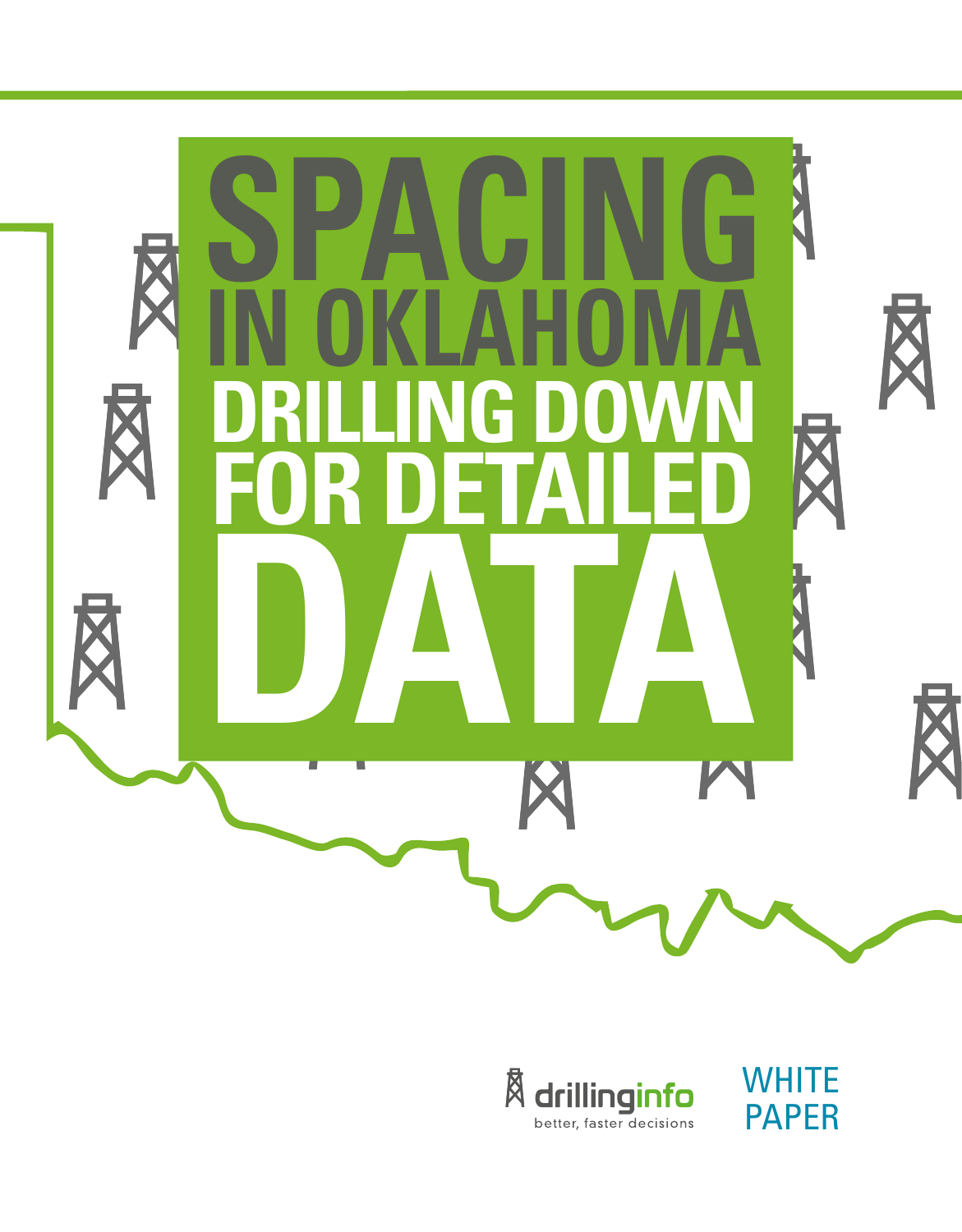

# **Spacing in Oklahoma: Drilling Down for Detailed Data**

#### **Overview**

The process of drilling an oil and gas well has never been more technologically driven or financially risky than it is now. That's why it's critical to have easy access to the most detailed and precise information possible. That process begins – both literally and figuratively – at the ground level in Oklahoma.

Knowing where potential oil and gas reserves are hiding is only part of the equation. The other part is having legal authorization from the Oklahoma Corporation Commission to drill a particular well on a particular plot of ground. As such, Commission-mandated spacing orders

are the foundational legal layer upon which all wells in Oklahoma are built, defining the vertical and horizontal "box" that a well lives in during its entire life.

Complicating the issuance of such orders is the fact that in Oklahoma, spacing orders do not have expiration dates and become permanent fixtures of the laws affecting the land on which the spacing order applies. Additionally, an Oklahoma Spacing Unit can allow for more than one well to be drilled, creating increased density and the potential for faster return on investment.

## **A Difficult Process Made More Difficult**

There's a very typical scenario played out in Oklahoma every day: Which exact Spacing Unit are you looking for?

In Oklahoma – whether it's an \$11mm horizontal or a \$200k shallow well drilled from a portable rig – your well is going to live its entire life in a unit or box that's typically defined as a Spacing Unit sanctioned by a Spacing order issued from the Oklahoma Corporation Commission.

Keep these functions in mind to properly and fully determine Spacing concerns:

- Look at all Spacing Orders for your target zone and lands.
- Ensure that the nomenclature is exactly the same as your target (example: Hunton isn't the same as Hunton 1st Repeated).
- Ensure that before a Spacing Order created a new Spacing Unit, that any/all prior existing Spacing Orders in the zone were deleted (resolving possible conflicts).
- **Ensure that the orientation of rectangular units is consistent with the pattern in the area.**
- Ensure that two Spacing Orders of different generations don't purport to space the same zone differently (or even the same).
- Only one Spacing Order can be valid per zone, per unit.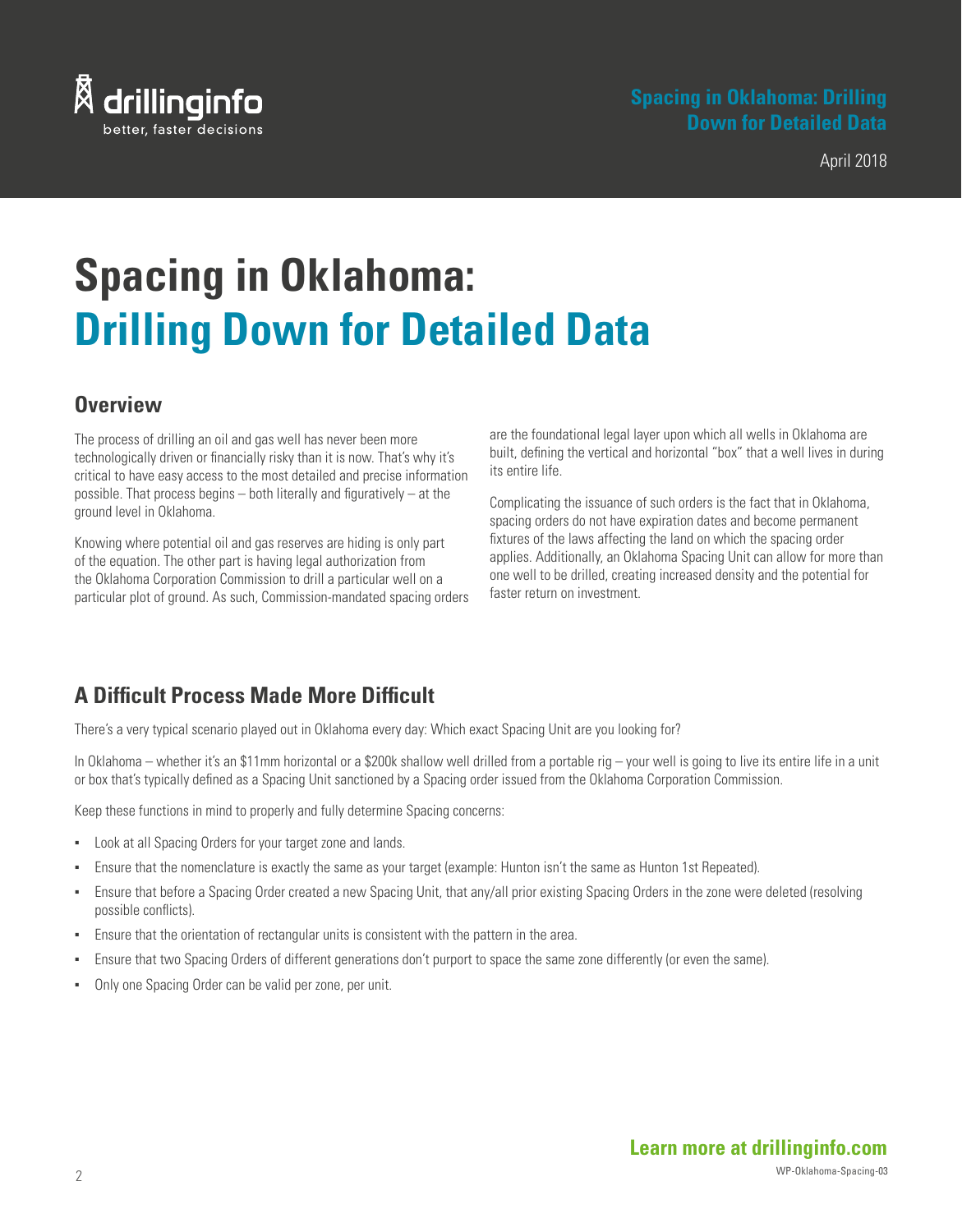

April 2018

Let's say that you're working the land on a prospect and trying to determine if some of the mineral ownership is held by production. In Oklahoma – after you confirm that the unit well is still producing – what are the first things to do?

- Determine your boundaries. How big is the unit?
- If you're using an old 1002a (well completion) to work the unit and it shows the Spacing Order Number, check it. It can change, or could be wrong (especially from 1978-82).
- Remember that a unit can't be pooled (i.e. having the interests secured) unless it's first spaced so getting spacing right is absolutely essential.

The next step in your quest is to check spacing by accessing a data system of some sort, or perhaps the OCC, inputting a legal description and having that system create a list of all the spacing orders that hit your section. This doesn't really tell you anything – other than there's an order (usually numerous orders) on that land that ties to a specific zone. Maybe it's online, or perhaps a call-in, but in reality, it's just an index. That means you still have to pull the records and see what they mean. Or, what they might mean.

After you've run all the traps listed above, you end up with just an index and a stack of records. However, even armed with such an index, you're still not 100% certain of the following:

- the strength of that one order you found
- how it fits together with the other orders
- whether it is downstream (an extension of a flawed/conflicted order)
- whether it creates a conflict itself
- whether it has nomenclature issues and really doesn't space your unit at all

So, you settle for the data you can get because, well, you need to move forward.

But what if you could get every index correct every single time? And could do it in less time than you'd spend wading through an index, figuring out what records to pull and trying to read through all of them?

Now you're starting to realize the true value you receive from Oil-Law Records.

### **Making Complex Issues Very Simple**

Given the complexities associated with Oklahoma Corporation Commission records going back 90 years, providing a complete unitization history for any particular parcel of land in Oklahoma can be a daunting task; one that potentially would require hours and hours of research to acquire the information, analyze the records and faithfully provide exhaustive details about the parcel's previous drilling and spacing history.

This is precisely why Oil-Law Records was founded more than 60 years ago: because Oklahoma statutes require this kind of in-depth and detailed information on every single filing for pooling, increased density, location exception and spacing.

Spacing applications must include a complete written history and legal evaluation of spacing for the given zone. What's more, a typical Oklahoma Spacing Order can often include numerous unique exceptions and issues that must be carefully read and understood by those responsible for the filings.